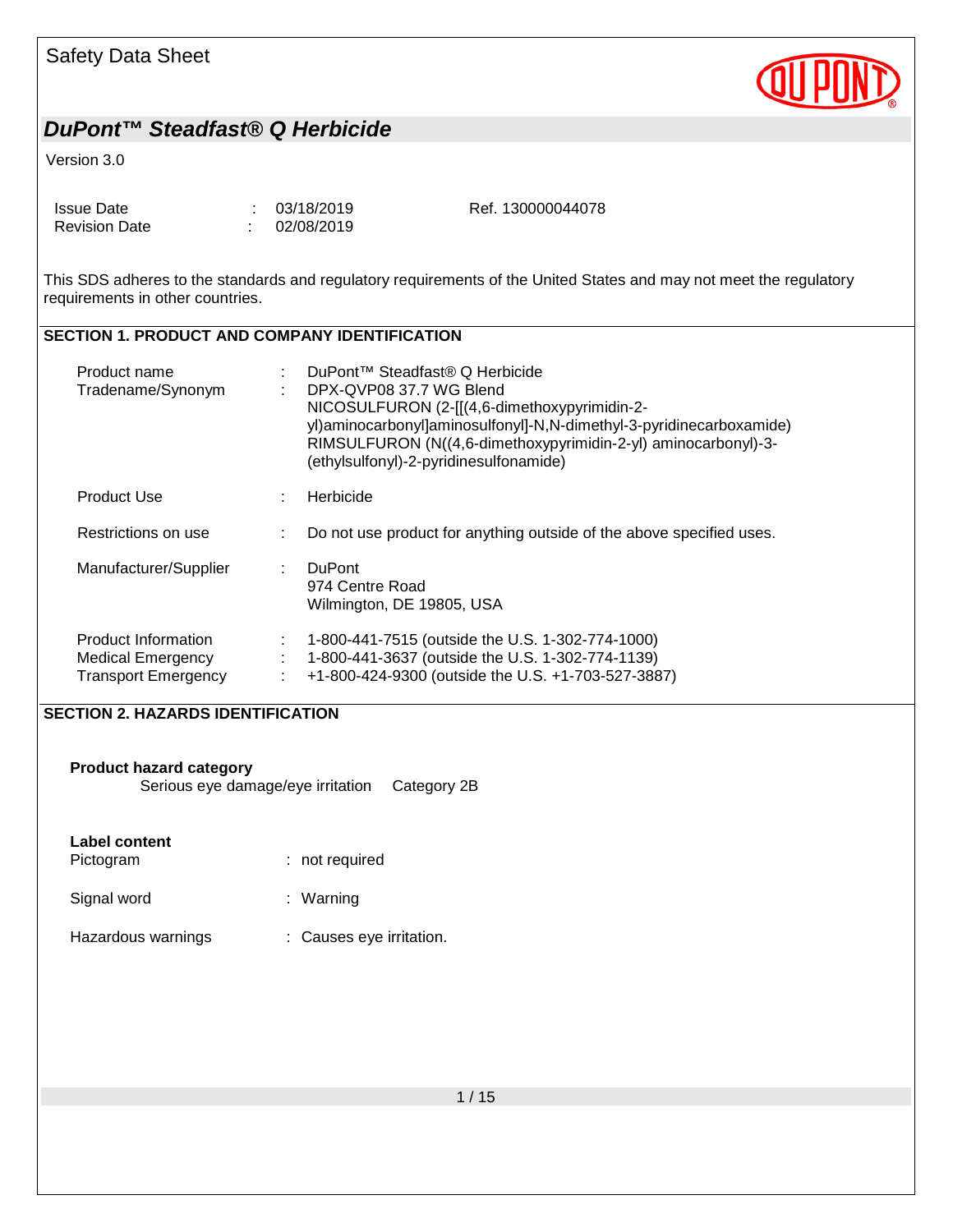

Version 3.0

| <b>Issue Date</b><br><b>Revision Date</b> | 03/18/2019<br>02/08/2019               | Ref. 130000044078                                                                                                                                                                                |
|-------------------------------------------|----------------------------------------|--------------------------------------------------------------------------------------------------------------------------------------------------------------------------------------------------|
| Hazardous prevention<br>measures          | : Wash skin thoroughly after handling. | IF IN EYES: Rinse cautiously with water for several minutes. Remove contact<br>lenses, if present and easy to do. Continue rinsing.<br>If eye irritation persists: Get medical advice/attention. |

#### **Other hazards**

Information presented in Section 2 conforms to the requirements of the Occupational Safety and Health Administration (OSHA) Hazard Communication Standard of 2012. See Section 15 for applicable information conforming to the requirements of the Federal Insecticide Fungicide and Rodenticide Act (FIFRA), as required by the US Environmental Protection Agency (EPA), or by state Regulatory Agencies.

## **SECTION 3. COMPOSITION/INFORMATION ON INGREDIENTS**

| Component                                      | CAS-No.     | Concentration |
|------------------------------------------------|-------------|---------------|
| Rimsulfuron                                    | 122931-48-0 | 12.5 %        |
| <b>Nicosulfuron</b>                            | 111991-09-4 | 25.2 %        |
| Lignin Sulfonate Salt                          |             | $1 - 5%$      |
| Disodium phosphate                             |             | $1 - 5%$      |
| Ethyl 5,5-diphenyl-2-isoxazoline-3-carboxylate |             | 8.3%          |
| Other Ingredients                              |             | 43.4 - 51.4 % |

Present as an impurity in the clay component of this product:

| <b>Titanium</b><br>dioxide | 13463-67-7 | ገ.5 % |
|----------------------------|------------|-------|
|                            |            |       |

The specific chemical identity and/or exact percentage (concentration) of composition has been withheld as a trade secret.

## **SECTION 4. FIRST AID MEASURES**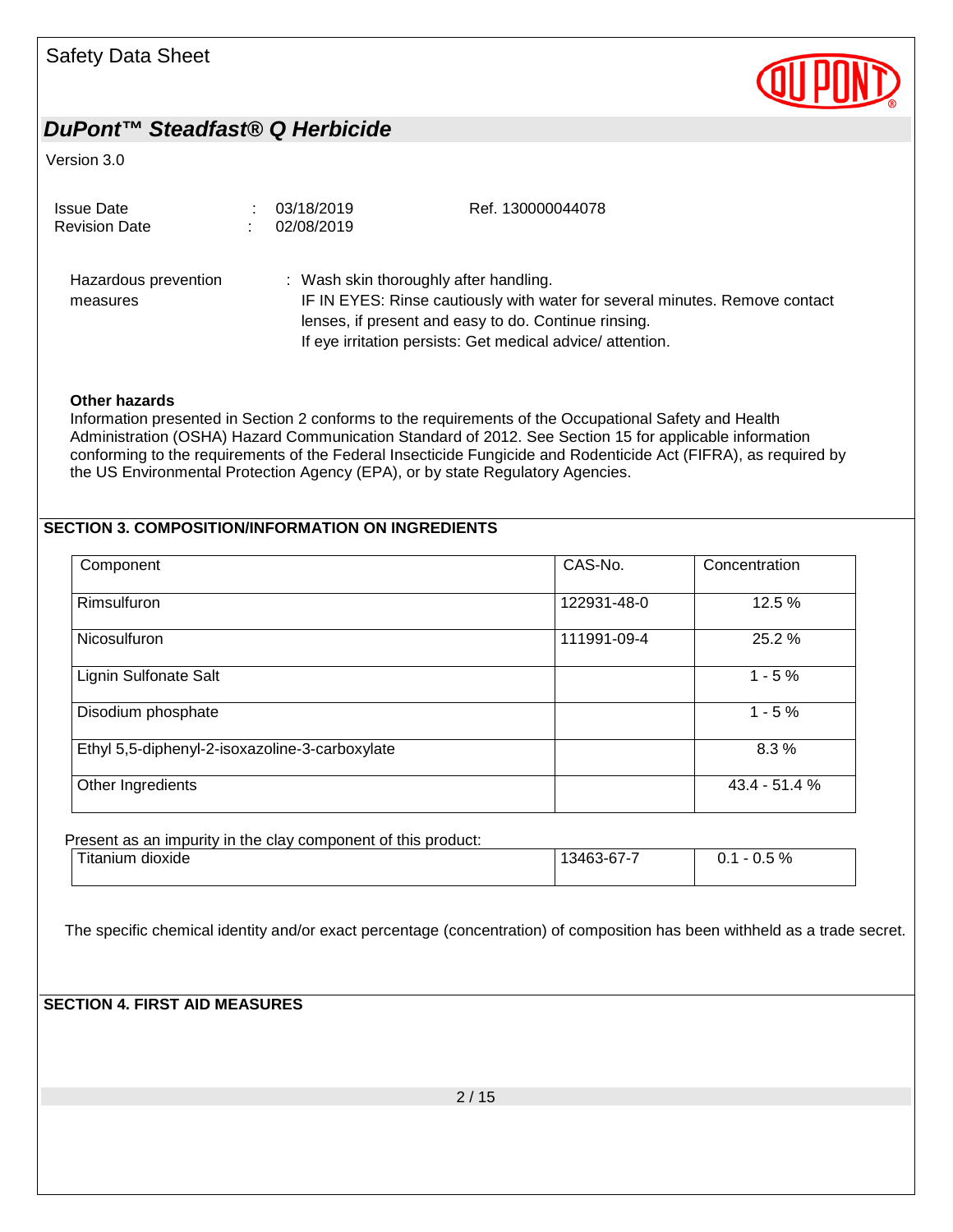

Version 3.0

| <b>Issue Date</b><br><b>Revision Date</b>                | 03/18/2019<br>02/08/2019 | Ref. 130000044078                                                                                                                                                                                                                                                                                                                                                                                                                                                                                                               |
|----------------------------------------------------------|--------------------------|---------------------------------------------------------------------------------------------------------------------------------------------------------------------------------------------------------------------------------------------------------------------------------------------------------------------------------------------------------------------------------------------------------------------------------------------------------------------------------------------------------------------------------|
| General advice                                           | Regulatory Agencies.     | : Have the product container or label with you when calling a poison control<br>center or doctor, or going for treatment.<br>Information presented in Section 4 conforms to the requirements of the<br>Occupational Safety and Health Administration (OSHA) Hazard Communication<br>Standard of 2012. See Section 15 for applicable information conforming to the<br>requirements of the Federal Insecticide Fungicide and Rodenticide Act (FIFRA),<br>as required by the US Environmental Protection Agency (EPA), or by state |
| Inhalation                                               |                          | Move to fresh air. If person is not breathing, call 911 or an ambulance, then<br>give artificial respiration, preferably mouth-to-mouth, if possible. Call a poison<br>control center or doctor for treatment advice.                                                                                                                                                                                                                                                                                                           |
| Skin contact                                             | treatment advice.        | : Take off all contaminated clothing immediately. Rinse skin immediately with<br>plenty of water for 15-20 minutes. Call a poison control center or doctor for                                                                                                                                                                                                                                                                                                                                                                  |
| Eye contact                                              |                          | : Hold eye open and rinse slowly and gently with water for 15-20 minutes.<br>Remove contact lenses, if present, after the first 5 minutes, then continue<br>rinsing eye. Call a poison control center or doctor for treatment advice.                                                                                                                                                                                                                                                                                           |
| Ingestion                                                |                          | : No specific intervention is indicated as the compound is not likely to be<br>hazardous. Consult a physician if necessary.                                                                                                                                                                                                                                                                                                                                                                                                     |
| Most important<br>symptoms/effects, acute<br>and delayed |                          | No applicable data available.                                                                                                                                                                                                                                                                                                                                                                                                                                                                                                   |
| Protection of first-aiders<br>Notes to physician         |                          | No applicable data available.<br>No applicable data available.                                                                                                                                                                                                                                                                                                                                                                                                                                                                  |

#### **SECTION 5. FIREFIGHTING MEASURES**

| Suitable extinguishing media      | : Water spray, Foam, Dry chemical, Carbon dioxide (CO2)                                       |
|-----------------------------------|-----------------------------------------------------------------------------------------------|
| Unsuitable extinguishing<br>media | : No applicable data available.                                                               |
| Specific hazards                  | : Not a fire or explosion hazard. The material poses no explosion hazard in<br>granular form. |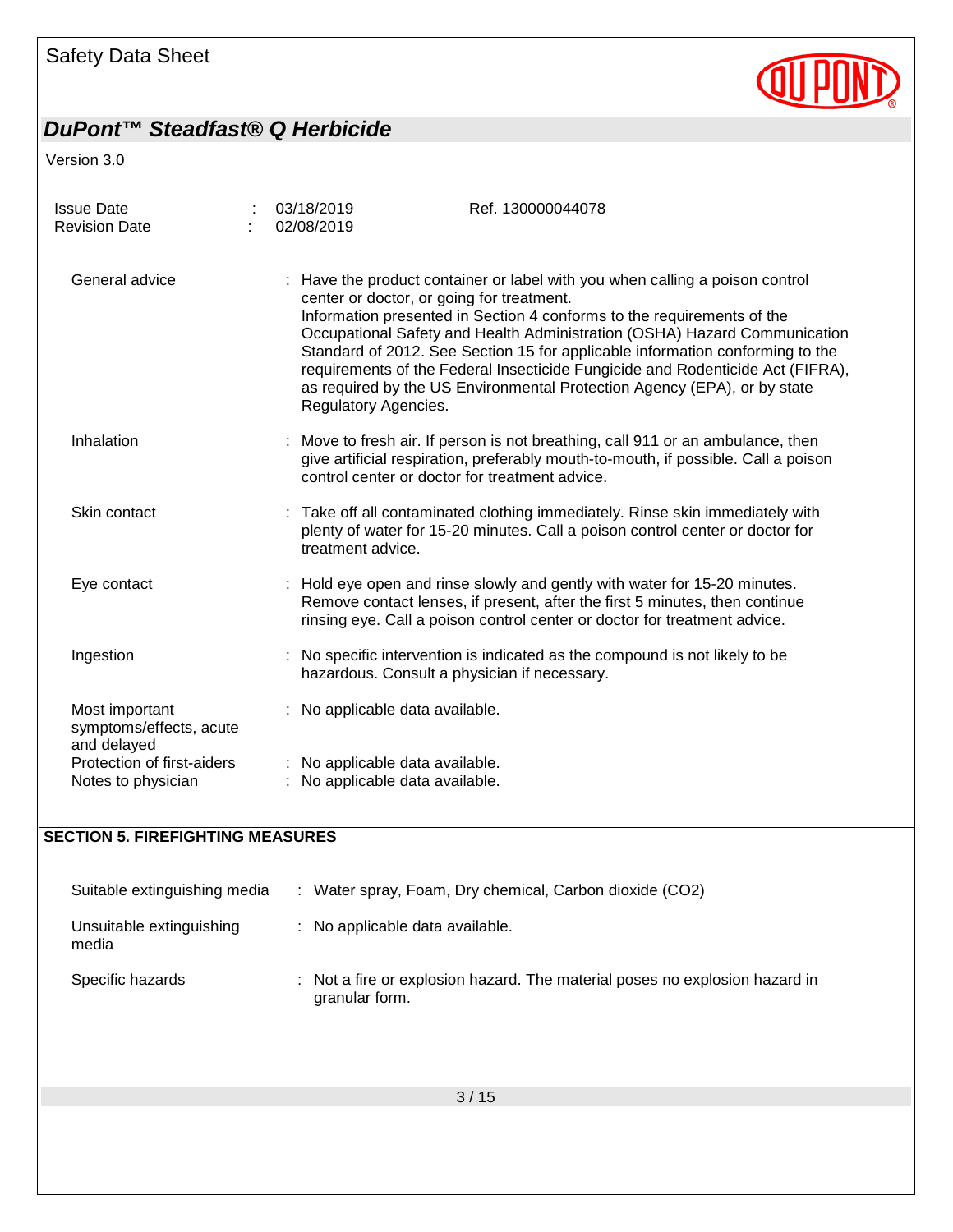

Version 3.0

| <b>Issue Date</b><br><b>Revision Date</b>        |  | 03/18/2019<br>Ref. 130000044078<br>02/08/2019                                                                                                                                                                                                                                                                                                                                                                                                                                              |
|--------------------------------------------------|--|--------------------------------------------------------------------------------------------------------------------------------------------------------------------------------------------------------------------------------------------------------------------------------------------------------------------------------------------------------------------------------------------------------------------------------------------------------------------------------------------|
| Special protective equipment<br>for firefighters |  | : In the event of fire, wear self-contained breathing apparatus. Use personal<br>protective equipment.                                                                                                                                                                                                                                                                                                                                                                                     |
| Further information                              |  | : Evacuate personnel and keep upwind of fire. If area is heavily exposed to fire<br>and if conditions permit, let fire burn itself out since water may increase the<br>area contaminated. Burning chemicals may produce by-products more toxic<br>than the original material. Use water spray. Runoff from fire control may be a<br>pollution hazard. Do not allow run-off from fire fighting to enter drains or<br>water courses. Cool containers/tanks with water spray. Control Runoff. |
| <b>SECTION 6. ACCIDENTAL RELEASE MEASURES</b>    |  |                                                                                                                                                                                                                                                                                                                                                                                                                                                                                            |
|                                                  |  | NOTE: Review FIRE FIGHTING MEASURES and HANDLING (PERSONNEL) sections before proceeding with clean-up.<br>Use appropriate PERSONAL PROTECTIVE EQUIPMENT during clean-up.                                                                                                                                                                                                                                                                                                                   |
| Safeguards (Personnel)                           |  | : Evacuate personnel to safe areas. Keep people away from and upwind of<br>spill/leak. Ensure adequate ventilation. Wear suitable protective equipment.                                                                                                                                                                                                                                                                                                                                    |
| Environmental precautions                        |  | : Prevent material from entering sewers, waterways, or low areas.                                                                                                                                                                                                                                                                                                                                                                                                                          |
|                                                  |  |                                                                                                                                                                                                                                                                                                                                                                                                                                                                                            |
| Spill Cleanup                                    |  | : Sweep up and shovel into suitable containers for disposal.                                                                                                                                                                                                                                                                                                                                                                                                                               |
| Accidental Release Measures                      |  | : Never return spills in original containers for re-use. Dispose of in accordance<br>with local regulations.                                                                                                                                                                                                                                                                                                                                                                               |

#### **SECTION 7. HANDLING AND STORAGE**

| Handling (Personnel)            | : Wash hands thoroughly with soap and water after handling and before eating,<br>drinking, chewing gum, using tobacco, or using the toilet. Remove<br>clothing/PPE immediately if material gets inside. Wash thoroughly and put on<br>clean clothing. |
|---------------------------------|-------------------------------------------------------------------------------------------------------------------------------------------------------------------------------------------------------------------------------------------------------|
| Handling (Physical Aspects)     | : Keep away from heat and sources of ignition.                                                                                                                                                                                                        |
| Dust explosion class<br>Storage | : No applicable data available.<br>Do not contaminate water, other pesticides, fertilizer, food or feed in storage.<br>Store in original container. Store in a cool, dry place. Keep out of the reach of<br>children.                                 |
|                                 | 4/15                                                                                                                                                                                                                                                  |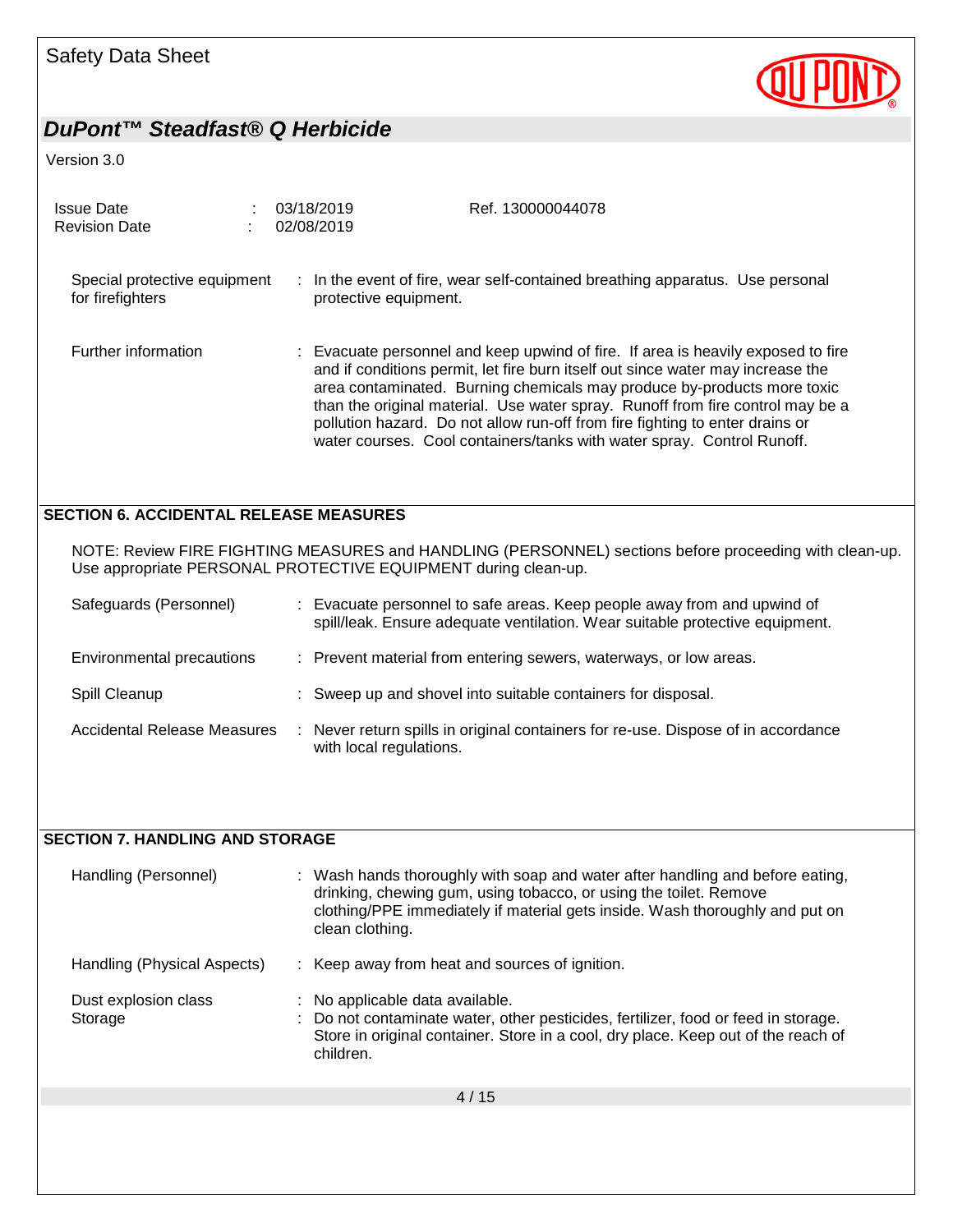

#### Version 3.0

| <b>Issue Date</b><br><b>Revision Date</b> | ٠ | 03/18/2019<br>02/08/2019        | Ref. 130000044078 |  |
|-------------------------------------------|---|---------------------------------|-------------------|--|
| Storage period                            |   | : No applicable data available. |                   |  |
| Storage temperature                       |   | : No applicable data available. |                   |  |

## **SECTION 8. EXPOSURE CONTROLS/PERSONAL PROTECTION**

| Engineering controls                                      | : Ensure adequate ventilation. Information presented in Section 8 conforms to<br>the requirements of the Occupational Safety and Health Administration<br>(OSHA) Hazard Communication Standard of 2012. See Section 15 for<br>applicable information conforming to the requirements of the Federal<br>Insecticide Fungicide and Rodenticide Act (FIFRA), as required by the US<br>Environmental Protection Agency (EPA), or by state Regulatory Agencies. |
|-----------------------------------------------------------|-----------------------------------------------------------------------------------------------------------------------------------------------------------------------------------------------------------------------------------------------------------------------------------------------------------------------------------------------------------------------------------------------------------------------------------------------------------|
| Personal protective equipment<br>Skin and body protection | : Applicators and other handlers must wear:                                                                                                                                                                                                                                                                                                                                                                                                               |
|                                                           | Long sleeved shirt and long pants<br>Chemical-resistant gloves, Category A (such as butyl rubber, natural rubber,<br>neoprene rubber, or nitrile rubber), all greater than or equal to 14 mils<br>Shoes plus socks                                                                                                                                                                                                                                        |
|                                                           | PPE required for early entry to treated areas that is permitted under the<br>Worker Protection Standard and that involves contact with anything that has<br>been treated, such as plants, soil, or water, is:<br>Coveralls                                                                                                                                                                                                                                |
|                                                           | Chemical-resistant gloves, Category A (such as butyl rubber, natural rubber,<br>neoprene rubber, or nitrile rubber), all greater than or equal to 14 mils<br>Shoes plus socks                                                                                                                                                                                                                                                                             |
| Protective measures                                       | : Follow manufacturer's instructions for cleaning/maintaining PPE. If no such<br>instructions for washables exist, use detergent and hot water. Keep and<br>wash PPE separately from other laundry.                                                                                                                                                                                                                                                       |

## Exposure Guidelines

Exposure Limit Values

| Rimsulfuron |          |                    |                      |
|-------------|----------|--------------------|----------------------|
| <b>AEL</b>  | (DuPont) | $5 \text{ ma/m}$ 3 | TWA<br>12 hr.<br>8 & |
| <b>AEL</b>  | (DuPont) | $2.5 \text{ mg/m}$ | TWA<br>12 hr.<br>8 & |

| <b>Titanium dioxide</b>             |        |             |           |
|-------------------------------------|--------|-------------|-----------|
| PEL (Permissible                    | (OSHA) | 15 mg/m $3$ | 8 hr. TWA |
| Exposure Limit)                     |        |             |           |
| PEL (Permissible<br>Exposure Limit) | (OSHA) | 10 mg/m $3$ | TWA       |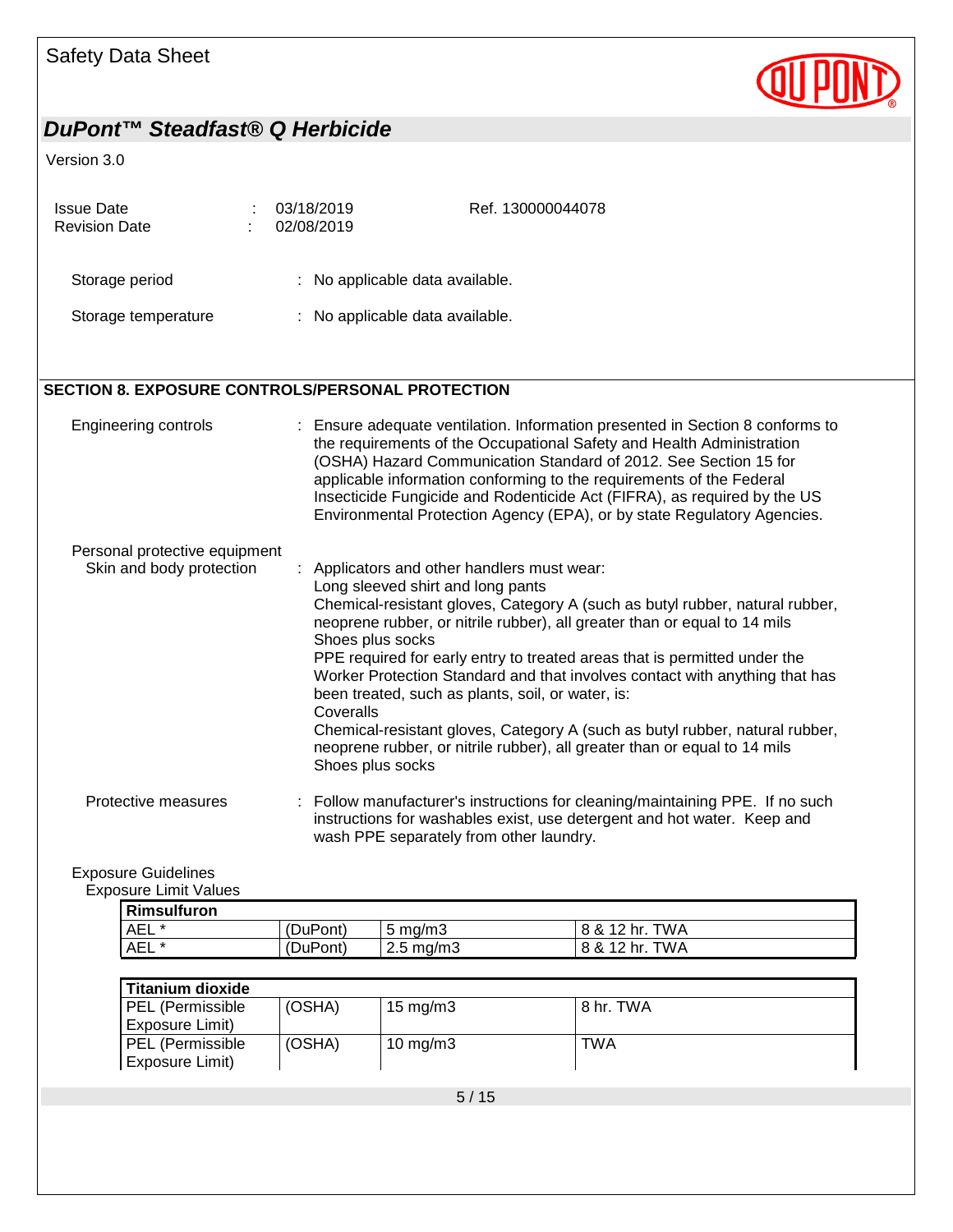| <b>Safety Data Sheet</b>                                                        |                                              |                                           |                                                                                                                  |  |
|---------------------------------------------------------------------------------|----------------------------------------------|-------------------------------------------|------------------------------------------------------------------------------------------------------------------|--|
| DuPont™ Steadfast® Q Herbicide                                                  |                                              |                                           |                                                                                                                  |  |
| Version 3.0                                                                     |                                              |                                           |                                                                                                                  |  |
| <b>Issue Date</b><br><b>Revision Date</b>                                       | : 03/18/2019<br>02/08/2019                   |                                           | Ref. 130000044078                                                                                                |  |
| <b>TLV</b><br>AEL <sup>*</sup><br>AEL*                                          | (ACGIH)<br>(DuPont)<br>(DuPont)              | 10 mg/m3<br>$10$ mg/m $3$<br>$5$ mg/m $3$ | <b>TWA</b><br>8 & 12 hr. TWA<br>8 & 12 hr. TWA                                                                   |  |
| <b>Lignin Sulfonate Salt</b><br>No applicable data available.                   |                                              |                                           |                                                                                                                  |  |
| <b>Nicosulfuron</b><br>AEL <sup>*</sup>                                         | (DuPont)                                     | $5 \text{ mg/m}$ 3                        | 8 & 12 hr. TWA                                                                                                   |  |
|                                                                                 |                                              |                                           |                                                                                                                  |  |
| Disodium phosphate<br>No applicable data available.                             |                                              |                                           |                                                                                                                  |  |
|                                                                                 |                                              |                                           |                                                                                                                  |  |
| Ethyl 5,5-diphenyl-2-isoxazoline-3-carboxylate<br>No applicable data available. |                                              |                                           |                                                                                                                  |  |
| lower than the AEL are in effect, such limits shall take precedence.            |                                              |                                           | * AEL is DuPont's Acceptable Exposure Limit. Where governmentally imposed occupational exposure limits which are |  |
| <b>SECTION 9. PHYSICAL AND CHEMICAL PROPERTIES</b>                              |                                              |                                           |                                                                                                                  |  |
| Appearance<br>Physical state<br>Form<br>Color                                   | solid<br>solid, granules<br>light brown, tan |                                           |                                                                                                                  |  |
| Odor                                                                            | : slight                                     |                                           |                                                                                                                  |  |
| Odor threshold                                                                  |                                              | : No applicable data available.           |                                                                                                                  |  |
| pH                                                                              | $: 5.3 - 6.3$                                |                                           |                                                                                                                  |  |
| Melting point/range                                                             |                                              | : No applicable data available.           |                                                                                                                  |  |
| Boiling point/boiling range                                                     |                                              | : No applicable data available.           |                                                                                                                  |  |
| Flash point                                                                     |                                              | No applicable data available.             |                                                                                                                  |  |
| Evaporation rate                                                                |                                              | No applicable data available.             |                                                                                                                  |  |
| Flammability (solid, gas)                                                       |                                              | No applicable data available.             |                                                                                                                  |  |
|                                                                                 |                                              | 6/15                                      |                                                                                                                  |  |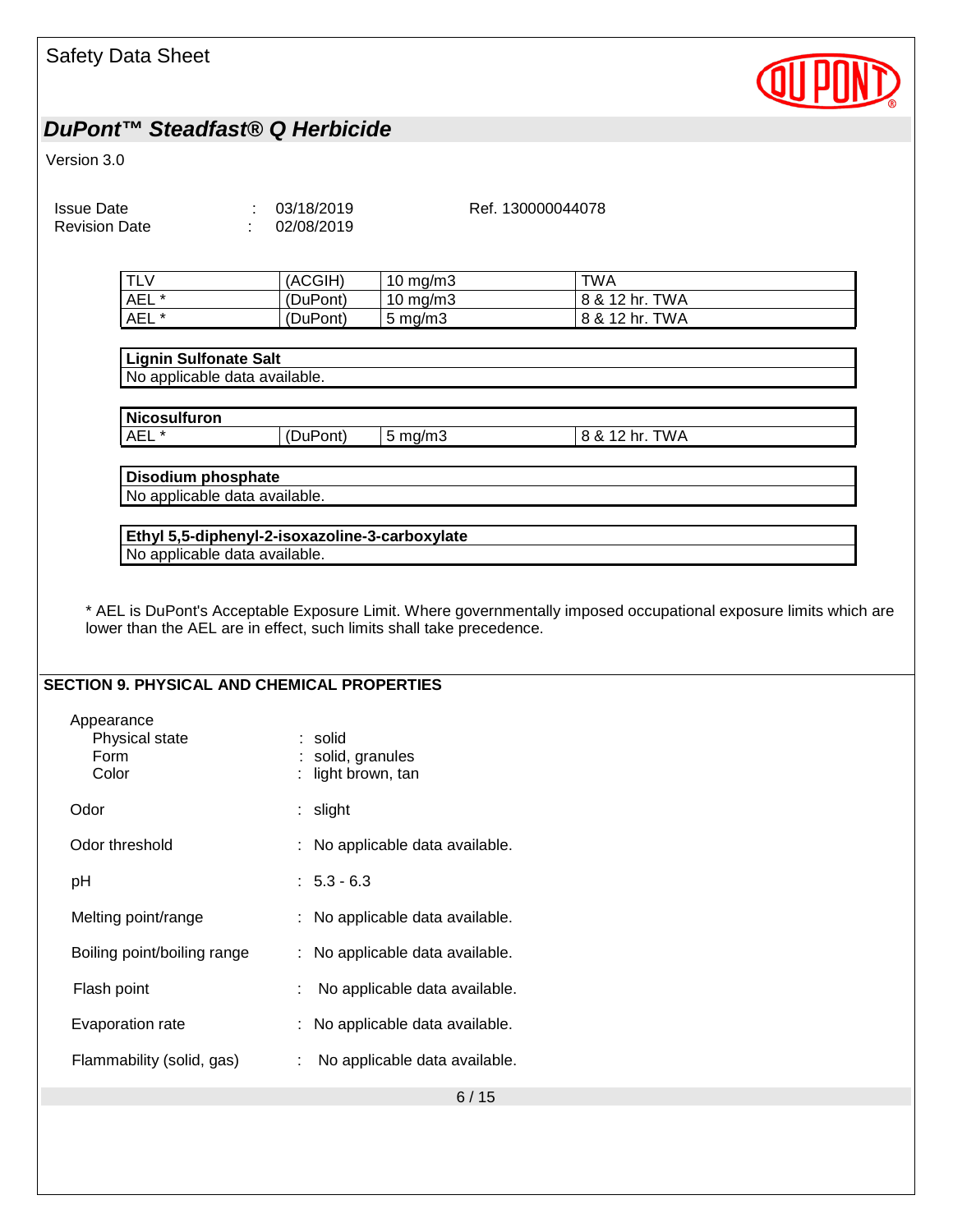

## Version 3.0

| <b>Issue Date</b><br><b>Revision Date</b>  | 03/18/2019<br>02/08/2019        | Ref. 130000044078             |
|--------------------------------------------|---------------------------------|-------------------------------|
| Upper explosion limit                      | t.                              | No applicable data available. |
| Lower explosion limit                      |                                 | No applicable data available. |
| Vapour Pressure                            | : No applicable data available. |                               |
| Vapour density                             |                                 | No applicable data available. |
| Density                                    | $: 0.57 - 0.67$ g/cm3           |                               |
| Specific gravity (Relative<br>density)     |                                 | No applicable data available. |
| Water solubility                           | t.                              | No applicable data available. |
| Solubility(ies)                            |                                 | No applicable data available. |
| Partition coefficient: n-<br>octanol/water | : No applicable data available. |                               |
| Auto-ignition temperature                  | ÷.                              | No applicable data available. |
| Decomposition temperature                  | ÷                               | No applicable data available. |
| Viscosity, kinematic                       |                                 | No applicable data available. |
| Viscosity, dynamic                         | t                               | No applicable data available. |

#### **SECTION 10. STABILITY AND REACTIVITY**

| Reactivity<br>Chemical stability      | No applicable data available.<br>Stable at normal temperatures and storage conditions. |
|---------------------------------------|----------------------------------------------------------------------------------------|
| Possibility of hazardous<br>reactions | Polymerization will not occur.                                                         |
| Conditions to avoid                   | None reasonably foreseeable.                                                           |
| Incompatible materials                | No materials to be especially mentioned.<br>t.                                         |
| Hazardous decomposition<br>products   | No applicable data available.<br>÷.                                                    |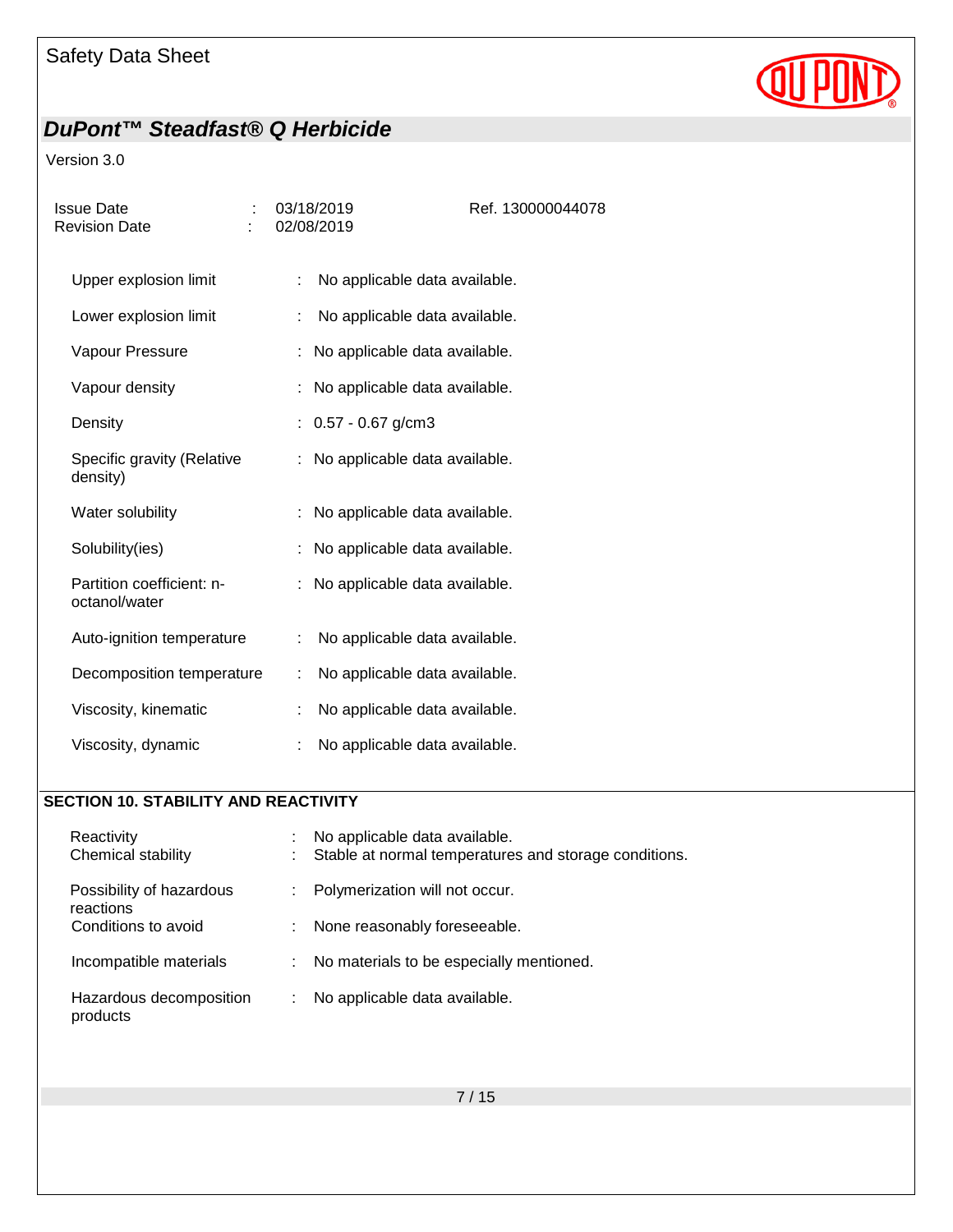# Safety Data Sheet



# *DuPont™ Steadfast® Q Herbicide*

#### Version 3.0

| Issue Date           | : 03/18/2019 | Ref. 130000044078 |
|----------------------|--------------|-------------------|
| <b>Revision Date</b> | : 02/08/2019 |                   |

## **SECTION 11. TOXICOLOGICAL INFORMATION**

|             | DuPont™ Steadfast® Q Herbicide<br>Inhalation 4 h Acute |        | $> 6.3$ mg/l, Rat                                                                                                                                                                                                                                                                                                                                                                                                                |
|-------------|--------------------------------------------------------|--------|----------------------------------------------------------------------------------------------------------------------------------------------------------------------------------------------------------------------------------------------------------------------------------------------------------------------------------------------------------------------------------------------------------------------------------|
|             | toxicity estimate                                      |        |                                                                                                                                                                                                                                                                                                                                                                                                                                  |
|             | Dermal Acute toxicity<br>estimate                      | ÷      | $> 5,000$ mg/kg, Rabbit                                                                                                                                                                                                                                                                                                                                                                                                          |
|             | Oral Acute toxicity estimate                           | $\sim$ | > 5,000 mg/kg, Rat                                                                                                                                                                                                                                                                                                                                                                                                               |
|             | Skin irritation                                        |        | No skin irritation, Rabbit<br>Minimal effects that do not meet the threshold for classification.                                                                                                                                                                                                                                                                                                                                 |
|             | Eye irritation                                         |        | Mild eye irritation, Rabbit                                                                                                                                                                                                                                                                                                                                                                                                      |
|             | Sensitisation                                          |        | Did not cause sensitisation on laboratory animals., Guinea pig                                                                                                                                                                                                                                                                                                                                                                   |
|             |                                                        |        | Did not cause sensitisation on laboratory animals., Mouse                                                                                                                                                                                                                                                                                                                                                                        |
|             | Further information                                    |        | Information given is based on data on the components and the<br>toxicology of similar products.                                                                                                                                                                                                                                                                                                                                  |
| Rimsulfuron | Further information                                    |        | Information presented in this Section conforms to the requirements of<br>the Occupational Safety and Health Administration (OSHA) Hazard<br>Communication Standard of 2012. See Section 15 for applicable<br>information conforming to the requirements of the Federal Insecticide<br>Fungicide and Rodenticide Act (FIFRA), as required by the US<br>Environmental Protection Agency (EPA), or by state Regulatory<br>Agencies. |
|             | Repeated dose toxicity                                 |        |                                                                                                                                                                                                                                                                                                                                                                                                                                  |
|             |                                                        |        | The following effects occurred at levels of exposure that significantly<br>exceed those expected under labeled usage conditions.                                                                                                                                                                                                                                                                                                 |
|             |                                                        |        | Oral<br>multiple species                                                                                                                                                                                                                                                                                                                                                                                                         |
|             |                                                        |        | altered blood chemistry, Liver effects, Organ weight changes                                                                                                                                                                                                                                                                                                                                                                     |
|             | Carcinogenicity                                        |        | Did not show carcinogenic effects in animal experiments.                                                                                                                                                                                                                                                                                                                                                                         |
|             | Mutagenicity                                           |        | Tests on bacterial or mammalian cell cultures did not show mutagenic<br>effects.<br>Did not show mutagenic effects in animal experiments.                                                                                                                                                                                                                                                                                        |
|             |                                                        |        | 8/15                                                                                                                                                                                                                                                                                                                                                                                                                             |
|             |                                                        |        |                                                                                                                                                                                                                                                                                                                                                                                                                                  |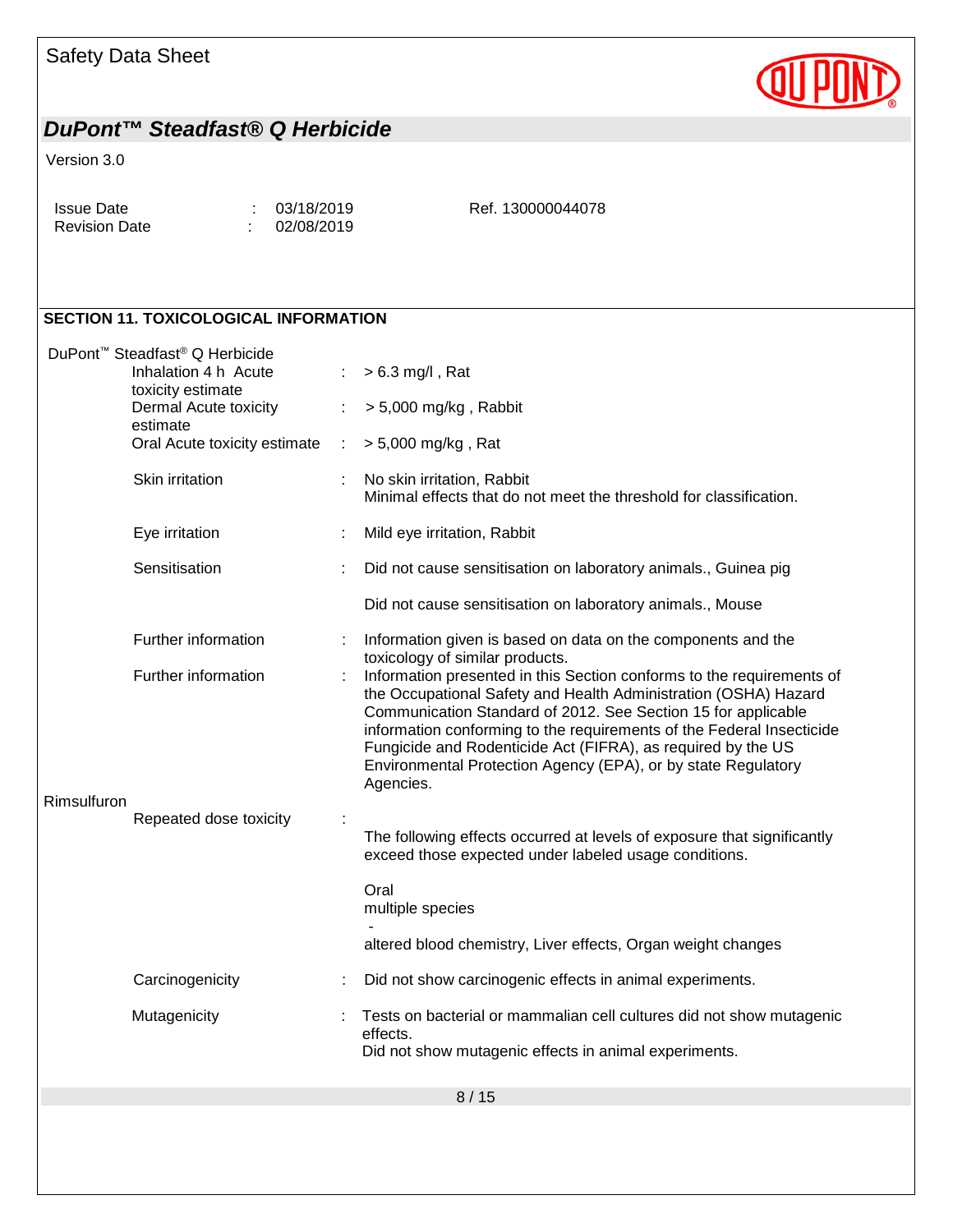

| <b>Issue Date</b><br><b>Revision Date</b> |                                                |  | 03/18/2019<br>02/08/2019 |                                                                                                                           | Ref. 130000044078                                                                                                                                                                                                    |
|-------------------------------------------|------------------------------------------------|--|--------------------------|---------------------------------------------------------------------------------------------------------------------------|----------------------------------------------------------------------------------------------------------------------------------------------------------------------------------------------------------------------|
|                                           | Reproductive toxicity                          |  |                          | ÷.                                                                                                                        | Animal testing did not show any effects on fertility.                                                                                                                                                                |
|                                           | Teratogenicity                                 |  |                          |                                                                                                                           | Evidence suggests the substance is not a developmental toxin in<br>animals.                                                                                                                                          |
| Nicosulfuron                              | Repeated dose toxicity                         |  |                          |                                                                                                                           | Ingestion<br>multiple species<br>- 90 d<br>No toxicologically significant effects were found.                                                                                                                        |
|                                           | Carcinogenicity                                |  |                          |                                                                                                                           | Not classifiable as a human carcinogen.<br>Animal testing did not show any carcinogenic effects.                                                                                                                     |
|                                           | Mutagenicity                                   |  |                          |                                                                                                                           | Animal testing did not show any mutagenic effects.<br>Tests on bacterial or mammalian cell cultures did not show mutagenic<br>effects.                                                                               |
|                                           | Reproductive toxicity                          |  |                          |                                                                                                                           | No toxicity to reproduction<br>Animal testing showed no reproductive toxicity.<br>No effects on or via lactation                                                                                                     |
|                                           | Teratogenicity                                 |  |                          | Animal testing showed effects on embryo-fetal development at levels<br>equal to or above those causing maternal toxicity. |                                                                                                                                                                                                                      |
| Lignin Sulfonate Salt                     | Repeated dose toxicity                         |  |                          |                                                                                                                           | Ingestion<br>Rat<br>- 16 Weeks<br>NOAEL: 2,830 mg/kg<br>No toxicologically significant effects were found., Information given is<br>based on data obtained from similar substances.                                  |
|                                           | Mutagenicity                                   |  |                          |                                                                                                                           | Animal testing did not show any mutagenic effects.<br>Did not cause genetic damage in cultured bacterial cells.<br>Information given is based on data obtained from similar substances.                              |
|                                           | Ethyl 5,5-diphenyl-2-isoxazoline-3-carboxylate |  |                          |                                                                                                                           |                                                                                                                                                                                                                      |
|                                           | Repeated dose toxicity                         |  |                          |                                                                                                                           | Ingestion<br>Mouse<br>- 90 dMethod: OPPTS 870.3100<br>No toxicological effects warranting significant target organ toxicity<br>classification were seen below the recommended guidance values for<br>classification. |
|                                           |                                                |  |                          |                                                                                                                           | 9/15                                                                                                                                                                                                                 |
|                                           |                                                |  |                          |                                                                                                                           |                                                                                                                                                                                                                      |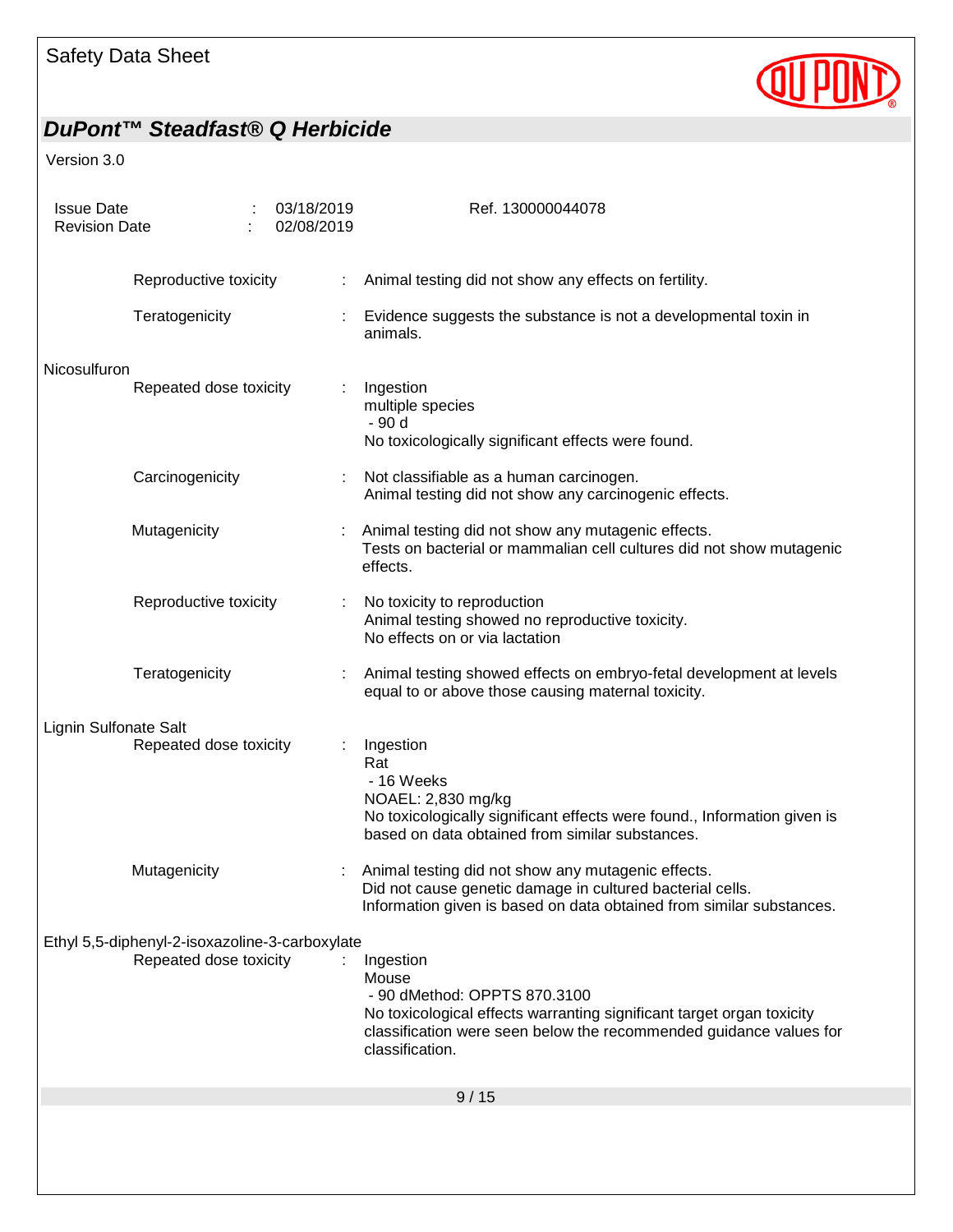

| <b>Issue Date</b><br><b>Revision Date</b> |                        | 03/18/2019<br>02/08/2019 |             | Ref. 130000044078                                                                                                                                                                                                                                                                                                                                                                                                     |
|-------------------------------------------|------------------------|--------------------------|-------------|-----------------------------------------------------------------------------------------------------------------------------------------------------------------------------------------------------------------------------------------------------------------------------------------------------------------------------------------------------------------------------------------------------------------------|
|                                           | Carcinogenicity        |                          |             | Not classifiable as a human carcinogen.<br>Animal testing did not show any carcinogenic effects.                                                                                                                                                                                                                                                                                                                      |
|                                           | Mutagenicity           |                          |             | Animal testing did not show any mutagenic effects.<br>Tests on bacterial or mammalian cell cultures did not show mutagenic<br>effects.                                                                                                                                                                                                                                                                                |
|                                           | Reproductive toxicity  |                          | ÷           | No toxicity to reproduction<br>Animal testing showed no reproductive toxicity.                                                                                                                                                                                                                                                                                                                                        |
|                                           | Teratogenicity         |                          |             | Evidence suggests the substance is not a developmental toxin in<br>animals.                                                                                                                                                                                                                                                                                                                                           |
| Titanium dioxide                          |                        |                          |             |                                                                                                                                                                                                                                                                                                                                                                                                                       |
|                                           | Repeated dose toxicity |                          |             | Oral<br>Rat                                                                                                                                                                                                                                                                                                                                                                                                           |
|                                           |                        |                          |             | NOAEL: 1,000 mg/kgMethod: OECD Test Guideline 408<br>No toxicologically significant effects were found.                                                                                                                                                                                                                                                                                                               |
|                                           | Carcinogenicity        |                          |             | Not classifiable as a human carcinogen.<br>Overall weight of evidence indicates that the substance is not<br>carcinogenic.                                                                                                                                                                                                                                                                                            |
|                                           | Mutagenicity           |                          |             | Animal testing did not show any mutagenic effects.<br>Tests on bacterial or mammalian cell cultures did not show mutagenic<br>effects.                                                                                                                                                                                                                                                                                |
|                                           | Reproductive toxicity  |                          |             | Animal testing showed no reproductive toxicity.                                                                                                                                                                                                                                                                                                                                                                       |
|                                           | Teratogenicity         |                          |             | Animal testing showed no developmental toxicity.                                                                                                                                                                                                                                                                                                                                                                      |
|                                           | Carcinogenicity        |                          |             | The carcinogenicity classifications for this product and/or its ingredients have been determined according to<br>HazCom 2012, Appendix A.6. The classifications may differ from those listed in the National Toxicology<br>Program (NTP) Report on Carcinogens (latest edition) or those found to be a potential carcinogen in the<br>International Agency for Research on Cancer (IARC) Monographs (latest edition). |
|                                           | Material               |                          | <b>IARC</b> | <b>OSHA</b><br><b>NTP</b>                                                                                                                                                                                                                                                                                                                                                                                             |
|                                           | Titanium dioxide       | 2B                       |             |                                                                                                                                                                                                                                                                                                                                                                                                                       |
|                                           |                        |                          |             | 10/15                                                                                                                                                                                                                                                                                                                                                                                                                 |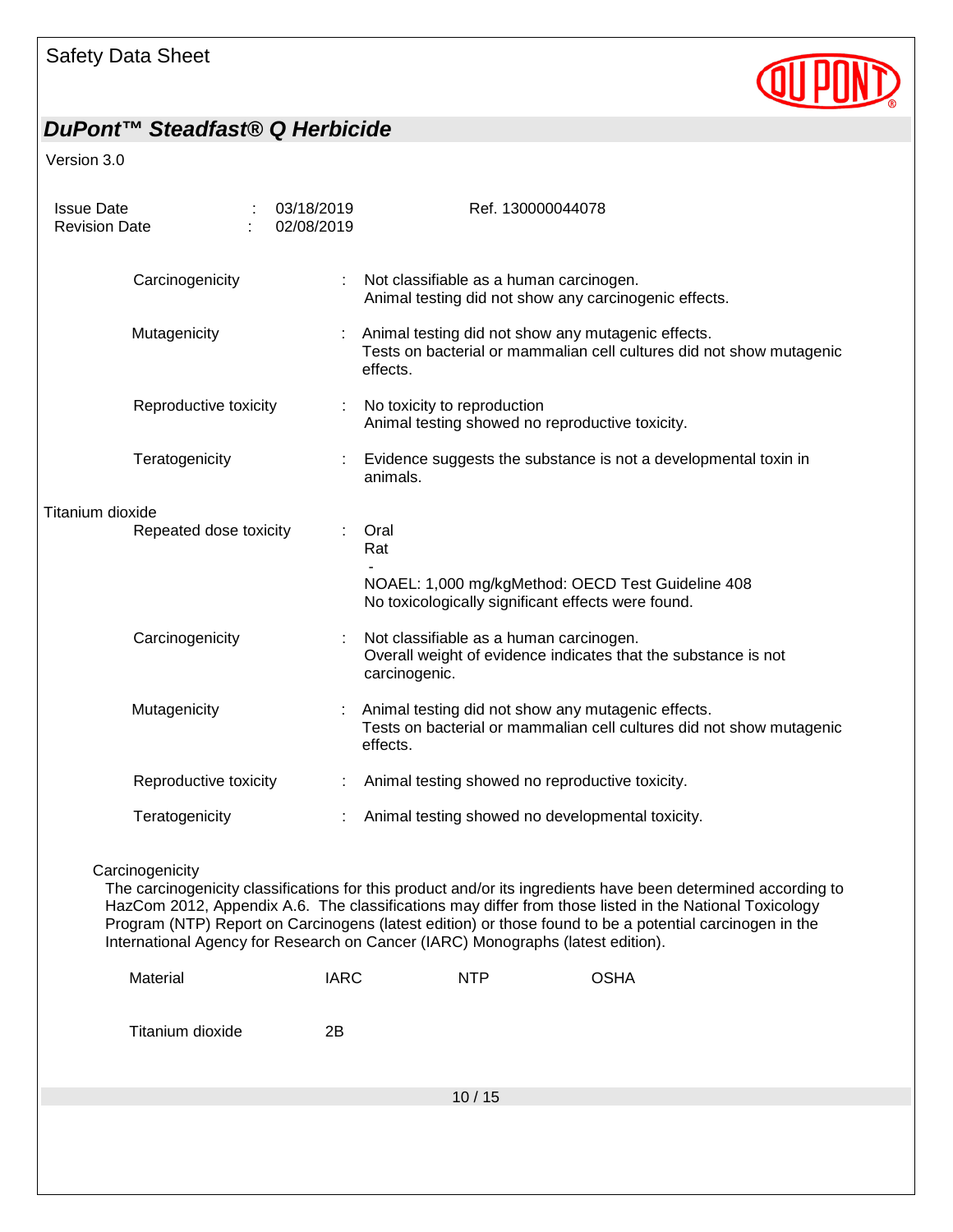## Safety Data Sheet

## *DuPont™ Steadfast® Q Herbicide*

#### Version 3.0

| <b>Issue Date</b><br><b>Revision Date</b> | 03/18/2019<br>02/08/2019 | Ref. 130000044078 |
|-------------------------------------------|--------------------------|-------------------|
|-------------------------------------------|--------------------------|-------------------|

# **SECTION 12. ECOLOGICAL INFORMATION** Aquatic Toxicity **Rimsulfuron** 96 h LC50 : Oncorhynchus mykiss (rainbow trout) > 390 mg/l 96 h LC50 : Lepomis macrochirus (Bluegill sunfish) > 390 mg/l 120 h EbC50 : Selenastrum capricornutum (green algae) 1.6 mg/l 48 h EC50 : Daphnia magna (Water flea) > 360 mg/l 90 d : NOEC Oncorhynchus mykiss (rainbow trout) 110 mg/l 21 d : NOEC Daphnia magna (Water flea) 0.82 mg/l **Nicosulfuron** 96 h LC50 : Cyprinodon variegatus (sheepshead minnow) > 124 mg/l 7 d EC50 : Lemna gibba (duckweed) 0.0032 mg/l US EPA Test Guideline OPP 122-2 & 123-2 14 d NOEC : Lemna gibba (duckweed) 0.0025 mg/l 48 h EC50 : Daphnia magna (Water flea) > 1,000 mg/l US EPA Test Guideline OPP 72-2 90 d : NOEC Oncorhynchus mykiss (rainbow trout) 24 mg/l OECD Test Guideline 210 21 d : NOEC Daphnia magna (Water flea) 43 mg/l OECD Test Guideline 202 Ethyl 5,5-diphenyl-2-isoxazoline-3-carboxylate 96 h LC50 : Lepomis macrochirus (Bluegill sunfish) 0.22 mg/l 96 h EC50 : Pseudokirchneriella subcapitata (green algae) > 1.26 mg/l 96 h NOEC : Pseudokirchneriella subcapitata (green algae) 1.26 mg/l

Titanium dioxide

11 / 15

 $\therefore$  Pimephales promelas (fathead minnow) > 1,000 mg/l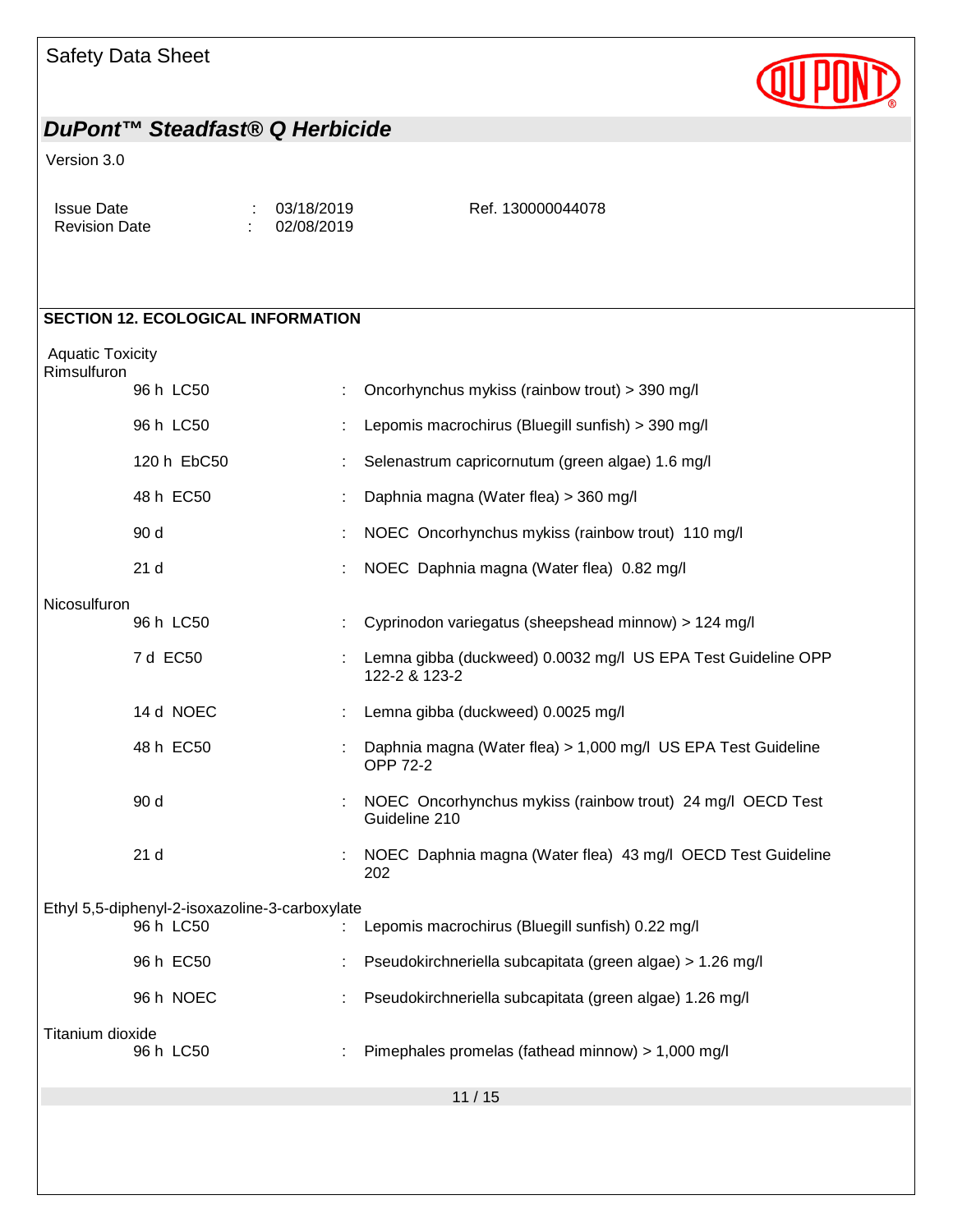

| <b>Issue Date</b><br><b>Revision Date</b> |                                            | 03/18/2019<br>02/08/2019 | Ref. 130000044078                                                                                                                                                                                                                                                                                                                                                                        |
|-------------------------------------------|--------------------------------------------|--------------------------|------------------------------------------------------------------------------------------------------------------------------------------------------------------------------------------------------------------------------------------------------------------------------------------------------------------------------------------------------------------------------------------|
|                                           | 72 h ErC50                                 |                          | Pseudokirchneriella subcapitata (green algae) > 100 mg/l see user<br>defined free text                                                                                                                                                                                                                                                                                                   |
|                                           | 72 h NOEC                                  |                          | Algae 5,600 mg/l see user defined free text                                                                                                                                                                                                                                                                                                                                              |
|                                           | 48 h EC50                                  |                          | Daphnia magna (Water flea) > 100 mg/l OECD Test Guideline 202                                                                                                                                                                                                                                                                                                                            |
|                                           | <b>Environmental Fate</b>                  |                          |                                                                                                                                                                                                                                                                                                                                                                                          |
| Rimsulfuron                               | Biodegradability                           |                          | According to the results of tests of biodegradability this product is not<br>readily biodegradable.                                                                                                                                                                                                                                                                                      |
|                                           | Bioaccumulation                            |                          | Does not bioaccumulate.                                                                                                                                                                                                                                                                                                                                                                  |
| Nicosulfuron                              | <b>Bioaccumulation</b>                     |                          | Bioaccumulation is unlikely.                                                                                                                                                                                                                                                                                                                                                             |
|                                           | Additional ecological information          | $\mathbb{C}^{\times}$    | Environmental Hazards: Do not apply directly to water, or to areas<br>where surface water is present, or to intertidal areas below the mean<br>high water mark. Do not contaminate water when cleaning equipment<br>or disposing of equipment washwaters or rinsate. Do not apply<br>where/when conditions favour runoff. Do not apply if a severe storm is<br>expected within 24 hours. |
|                                           | <b>SECTION 13. DISPOSAL CONSIDERATIONS</b> |                          |                                                                                                                                                                                                                                                                                                                                                                                          |
| Product                                   | Waste disposal methods -                   |                          | Do not contaminate water, food or feed by disposal. Wastes resulting from the<br>use of this product must be disposed of on site or at an approved waste<br>disposal facility.                                                                                                                                                                                                           |
| Container                                 | Waste disposal methods -                   |                          | <b>Container Refilling and Disposal:</b><br>Refer to the product label for instructions.<br>Do not transport if this container is damaged or leaking.<br>In the event of a major spill, fire or other emergency, call 1-800-441-3637 day                                                                                                                                                 |
|                                           | Contaminated packaging                     | or night.                | No applicable data available.                                                                                                                                                                                                                                                                                                                                                            |
|                                           |                                            |                          | 12/15                                                                                                                                                                                                                                                                                                                                                                                    |
|                                           |                                            |                          |                                                                                                                                                                                                                                                                                                                                                                                          |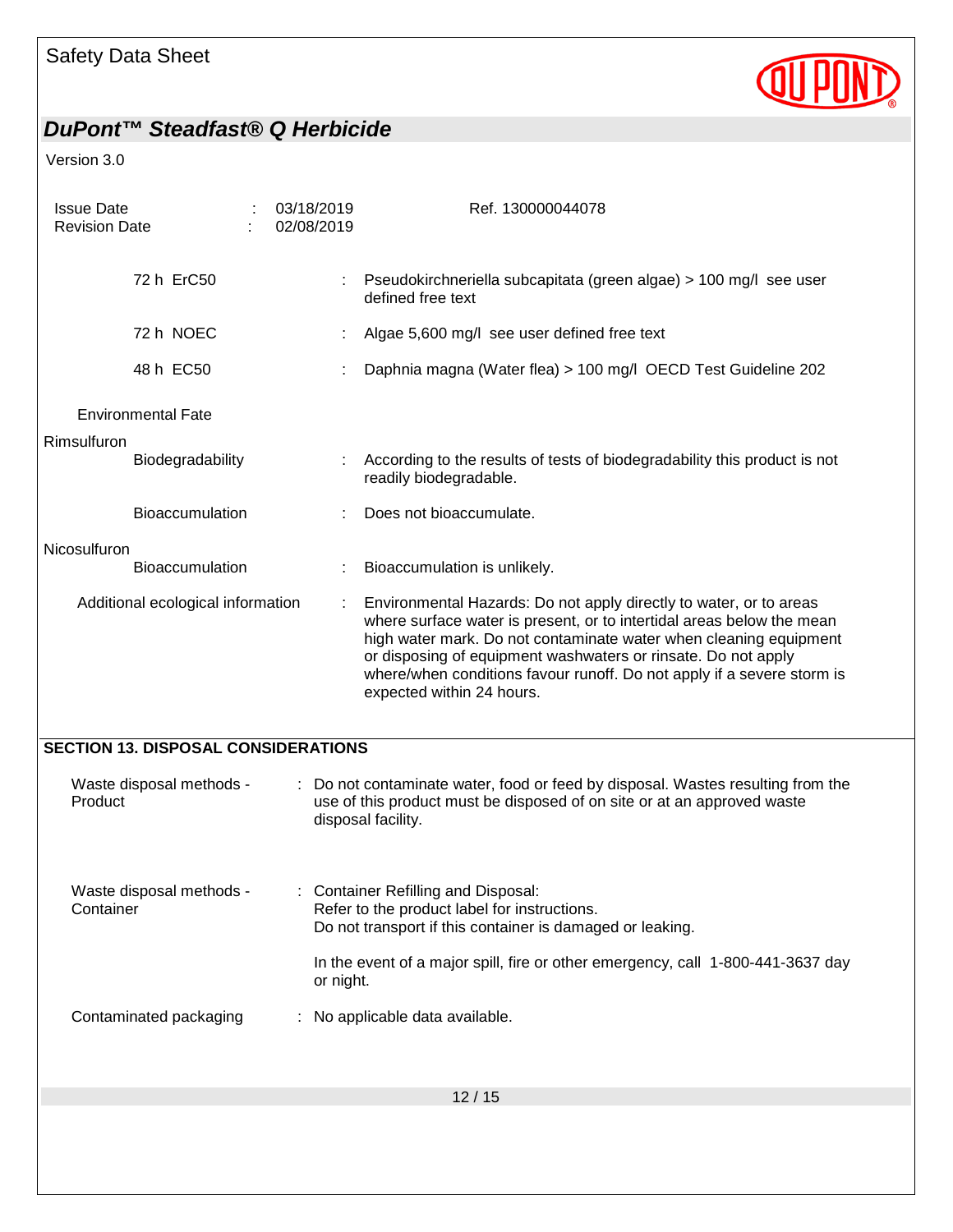

#### Version 3.0

**SECTION 14. TRANSPORT INFORMATION**

| IATA C      | UN number<br>Proper shipping name | : 3077<br>: Environmentally hazardous substance, solid, n.o.s.<br>(Nicosulfuron, Rimsulfuron) |
|-------------|-----------------------------------|-----------------------------------------------------------------------------------------------|
|             | Class<br>Packing group            | -9<br>÷.<br>: III                                                                             |
|             | Labelling No.                     | : 9                                                                                           |
| <b>IMDG</b> | UN number                         | : 3077                                                                                        |
|             | Proper shipping name              | : ENVIRONMENTALLY HAZARDOUS SUBSTANCE,<br>SOLID, N.O.S. (Nicosulfuron, Rimsulfuron)           |
|             | Class                             | $\therefore$ 9                                                                                |
|             | Packing group                     | : III                                                                                         |
|             | Labelling No.                     | : 9                                                                                           |
|             | Marine pollutant                  | yes (Nicosulfuron, Rimsulfuron)                                                               |

Not regulated as a hazardous material by DOT.

Marine Pollutants assigned UN number 3077 and 3082 in single or combination packaging containing a net quantity per single or inner packaging of 5 L or less for liquids or having a net mass per single or inner packaging of 5 KG or less for solids may be transported as non-dangerous goods as provided in section 2.10.2.7 of IMDG code, IATA special provision A197, and ADR/RID special provision 375.

#### **SECTION 15. REGULATORY INFORMATION**

13 / 15 Other regulations : This Safety Data Sheet is for a pesticide product registered by the US Environmental Protection Agency (USEPA) and various state regulatory agencies, and is therefore also subject to certain requirements under US and state pesticide laws, including the Federal Insecticide Fungicide and Rodenticide Act (FIFRA). These requirements differ from the classification criteria and hazard information required by OSHA for safety data sheets, and for workplace labels of non-pesticide chemicals. The following is information determined by USEPA, and various states. CAUTION! Harmful if absorbed through skin. Causes moderate eye irritation. Avoid contact with skin, eyes and clothing. Prolonged or frequently repeated skin contact may cause allergic reactions in some individuals.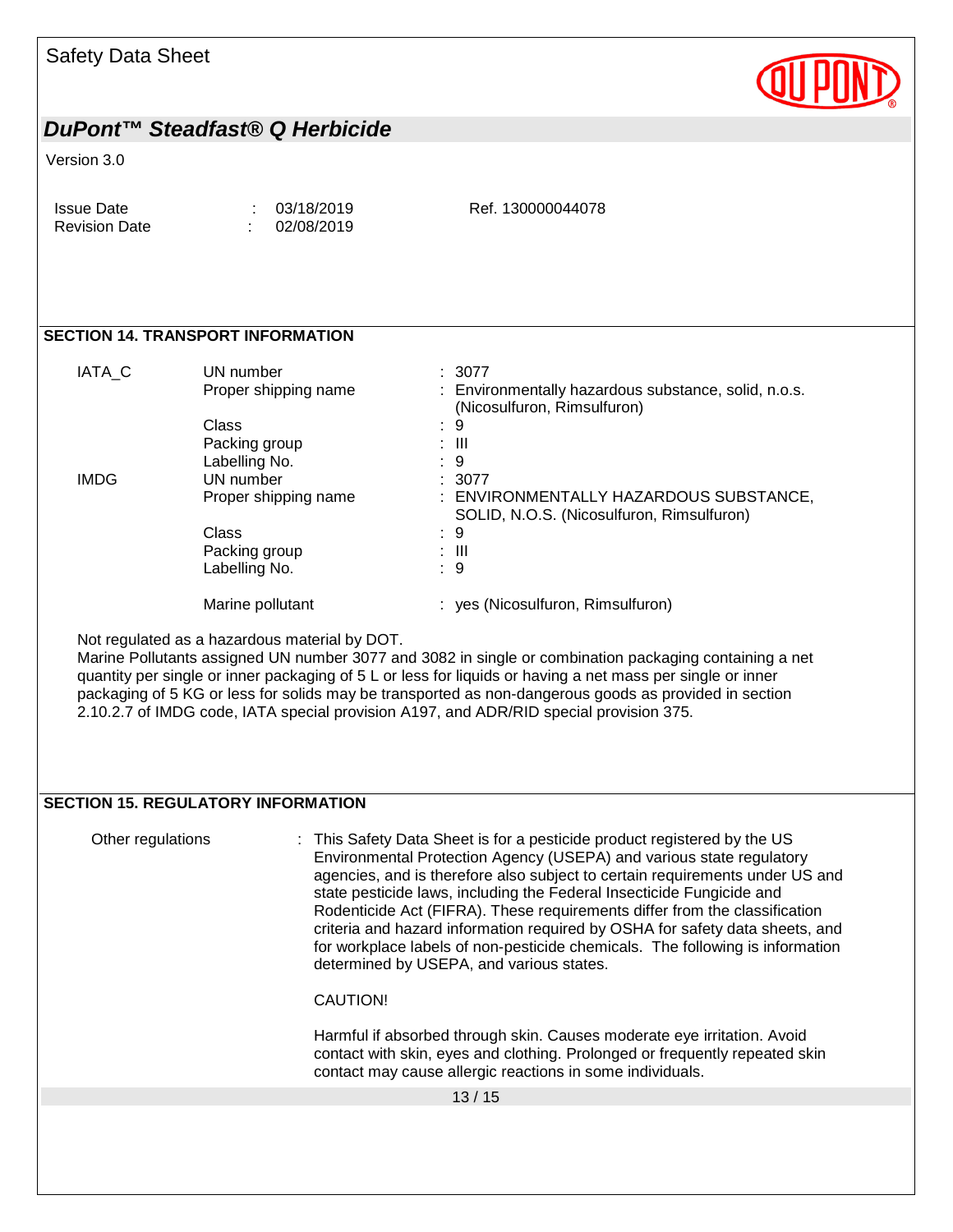

| <b>Issue Date</b><br><b>Revision Date</b>                                                                          | 03/18/2019<br>02/08/2019        | Ref. 130000044078                                                                                                                                                                                                                                                                                                                                                                          |
|--------------------------------------------------------------------------------------------------------------------|---------------------------------|--------------------------------------------------------------------------------------------------------------------------------------------------------------------------------------------------------------------------------------------------------------------------------------------------------------------------------------------------------------------------------------------|
| SARA 311/312 Hazard<br>classification                                                                              |                                 | : Serious eye damage or eye irritation                                                                                                                                                                                                                                                                                                                                                     |
| SARA 313 Regulated<br>Chemical(s)                                                                                  | by SARA Title III, Section 313. | : This material does not contain any chemical components with known CAS<br>numbers that exceed the threshold (De Minimis) reporting levels established                                                                                                                                                                                                                                     |
| PA Right to Know<br>Regulated Chemical(s)                                                                          |                                 | Substances on the Pennsylvania Hazardous Substances List present at a<br>concentration of 1% or more (0.01% for Special Hazardous Substances):<br>Kaolin, Disodium phosphate, Sucrose, Sodium sulphate                                                                                                                                                                                     |
| <b>CERCLA Reportable</b><br>Quantity                                                                               |                                 | : Based on the percentage composition of this chemical in the product.:<br>Disodium phosphate<br>Naphthalene                                                                                                                                                                                                                                                                               |
| <b>SARA Reportable Quantity</b>                                                                                    |                                 | : This material does not contain any components with a SARA 302 RQ.                                                                                                                                                                                                                                                                                                                        |
| EPA Reg. No.                                                                                                       | 352-774                         | In the United States this product is regulated by the US Environmental<br>Protection Agency (EPA) under the Federal Insecticide, Fungicide and<br>Rodenticide Act (FIFRA). It is a violation of Federal law to use this product in<br>a manner inconsistent with its labeling. Read and follow all label directions.<br>This product is excluded from listing requirements under EPA/TSCA. |
| California Prop. 65                                                                                                |                                 |                                                                                                                                                                                                                                                                                                                                                                                            |
| <b>SECTION 16. OTHER INFORMATION</b>                                                                               |                                 |                                                                                                                                                                                                                                                                                                                                                                                            |
| Trademark of E.I. du Pont de Nemours and Company.<br>® Registered trademark of E.I. du Pont de Nemours and Company |                                 |                                                                                                                                                                                                                                                                                                                                                                                            |
| <b>Issue Date</b>                                                                                                  | : 03/18/2019                    |                                                                                                                                                                                                                                                                                                                                                                                            |
| <b>Revision Date</b>                                                                                               | 02/08/2019                      |                                                                                                                                                                                                                                                                                                                                                                                            |
| Contact person                                                                                                     |                                 | DuPont Crop Protection, Wilmington, DE, 19805, Phone: 1-888-638-7668                                                                                                                                                                                                                                                                                                                       |
|                                                                                                                    |                                 | The information provided in this Safety Data Sheet is correct to the best of our knowledge, information and belief at the<br>date of its publication. The information given is designed only as a guidance for safe handling, use, processing, storage,<br>transportation, disposal and release and is not to be considered a warranty or quality specification. The information           |
|                                                                                                                    |                                 | 14/15                                                                                                                                                                                                                                                                                                                                                                                      |
|                                                                                                                    |                                 |                                                                                                                                                                                                                                                                                                                                                                                            |